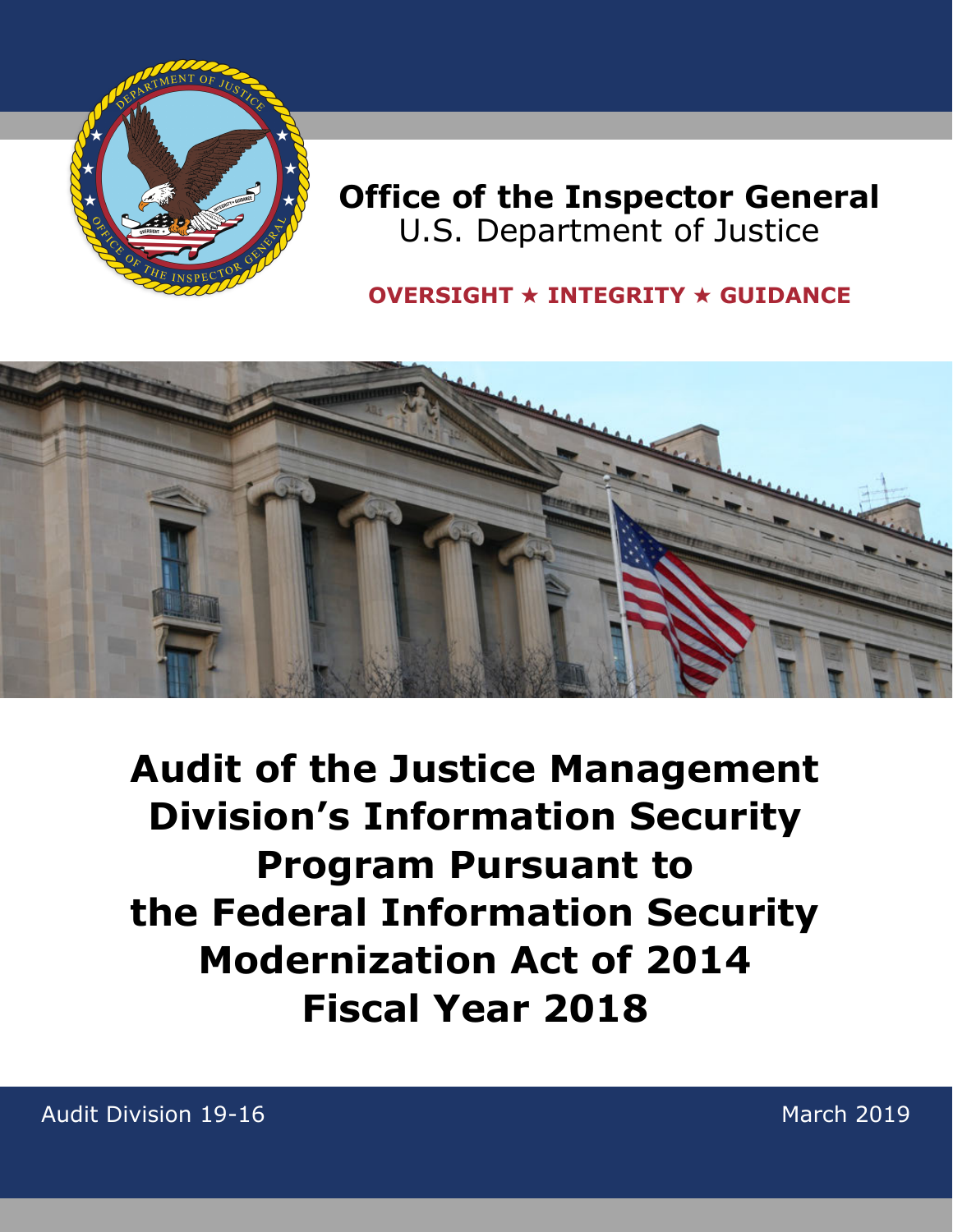

# Commentary and Summary

*Audit of the Justice Management Division's Information Security Program Pursuant to the Federal Information Security Modernization Act of 2014 Fiscal Year 2018*

### **Objectives**

The objectives of this audit were to determine whether the Justice Management Division's (JMD) overall information security program and practices were consistent with the requirements of the Federal Information Security Modernization Act (FISMA). In addition, the audit was designed to complete the Department of Homeland Security FY 2018 Cyberscope reporting metrics.

#### **Results in Brief**

The audit identified weaknesses in five of the eight domain areas in the JMD's information security program that need to be strengthened to ensure that JMD's information systems and data are adequately protected. Further, one control deficiency is a repeat finding for JMD's information security program based on prior FISMA audits.

#### **Recommendations**

This audit provides nine recommendations for improving JMD's information security program.

To ensure JMD was immediately aware of the deficiencies identified during this audit, the auditors presented the findings to JMD management prior to the issuance of this report. JMD management concurred with the identified weaknesses.

### **Public Release**

The OIG is publicly releasing this Commentary and Summary of the report rather than the full report itself because Inspectors General are required by FISMA to take appropriate steps to ensure the protection of information that, if disclosed, may adversely affect information security. Such protections shall be commensurate with the risk.

#### **Audit Approach**

KPMG LLP conducted this performance audit of JMD's information security program under the direction of the Department of Justice Office of the Inspector General (OIG) and in accordance with *Generally Accepted Government Auditing Standards* (GAGAS) and the Office of Management and Budget (OMB) reporting requirements. The OIG reviewed KPMG LLP's report and related documentation for compliance with GAGAS. The OIG's review was not intended to enable the OIG to make a conclusion about the effectiveness of JMD's information security controls. KPMG LLP is responsible for the attached auditors' report dated October 10, 2018, and the conclusions expressed in the report. The OIG's review disclosed no instances where KPMG LLP did not comply, in all material respects, with GAGAS and OMB reporting requirements.

#### **Background**

FISMA was passed by Congress and signed into law by the President in 2014. FISMA assigns responsibilities to federal agencies, the National Institute of Standards and Technology (NIST), and OMB to strengthen federal information system security. This includes directing NIST to develop standards and guidelines for ensuring the effectiveness of information security controls over information systems that support federal agencies' operations and assets, and requiring the head of each agency to implement policies and procedures to costeffectively reduce risks to an acceptable level.

Annually, agency Inspectors General are required to either perform an independent evaluation or contract an independent external auditor to perform an evaluation of the agency's information security program and practices to ensure the effectiveness of the program and practices. Each evaluation must include: (1) testing the effectiveness of information security policies, procedures, and practices of a representative subset of the agency's information systems; (2) an assessment (based on the results of the testing) of compliance with FISMA; and (3) separate representations, as appropriate, regarding information security related to national security systems.